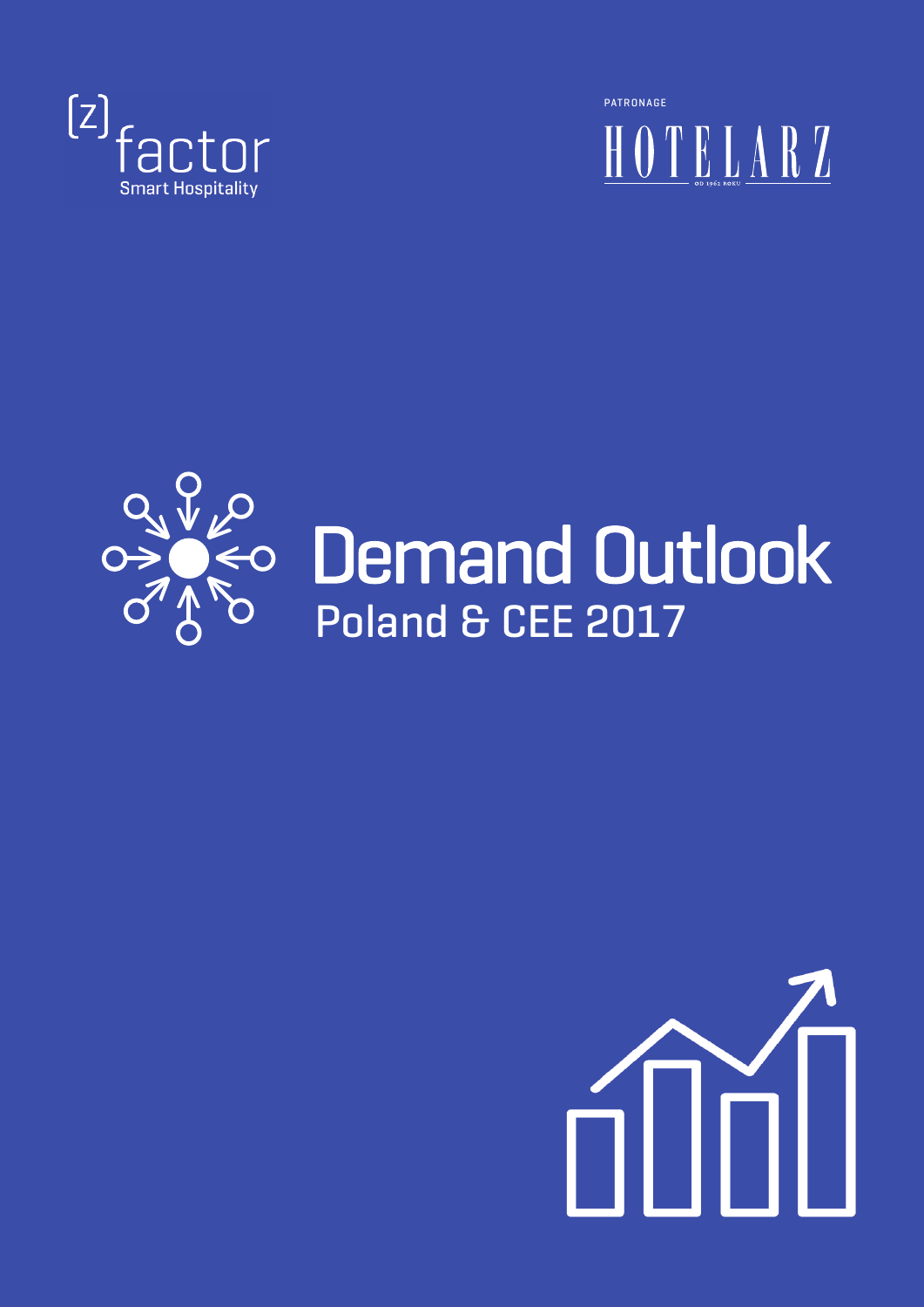## Introduction

We are proud to provide you with our Demand Outlook report for the 2017 season. This year, for the first time, we have been able to present in our report very detailed data collected last year in Poland, compared with the corresponding results for the 2016 season. With such data as a background, we have also presented information showing the situation in the European cities selected by us, as we also monitor the meetings market in 12 countries. In addition to Poland, these countries are as follows: the Czech Republic, Slovakia, Bulgaria, Romania, Italy, Austria, Hungary, Lithuania, Estonia, Ukraine and Russia.

We can say that year by year we are reaching more data in Poland and in the entire Central and Eastern European region than anyone has before. However, as "the appetite comes with eating", we are already looking forward to the next years' reports, in which the data will be even more extensive and complete. It will be possible because since the founding of Z—Factor, we have been constantly optimizing and expanding our flagship product – Demand Outlook. Today it collects the most extensive knowledge on the market of conferences and meetings. Demand Outlook forms the richest knowledge base, known to use, in our region aboutindustries, customers, numbers and types of meetings, and provides detailed analysis and reports on them.

If you would like to convertthe data collected by us into yourlong-term business relationship – please contact us.

Wojciech Liszka **Edyta Kowalczyk** CEO Partner

 $\int u d\mu$ 

happe Voulgs

PATRONAGE





**Contact:** Z-Factor Sp. z o.o. s.k. Batorego 20 lok 6, 31-155 Kraków

info@zfactor.pl zfactor.pl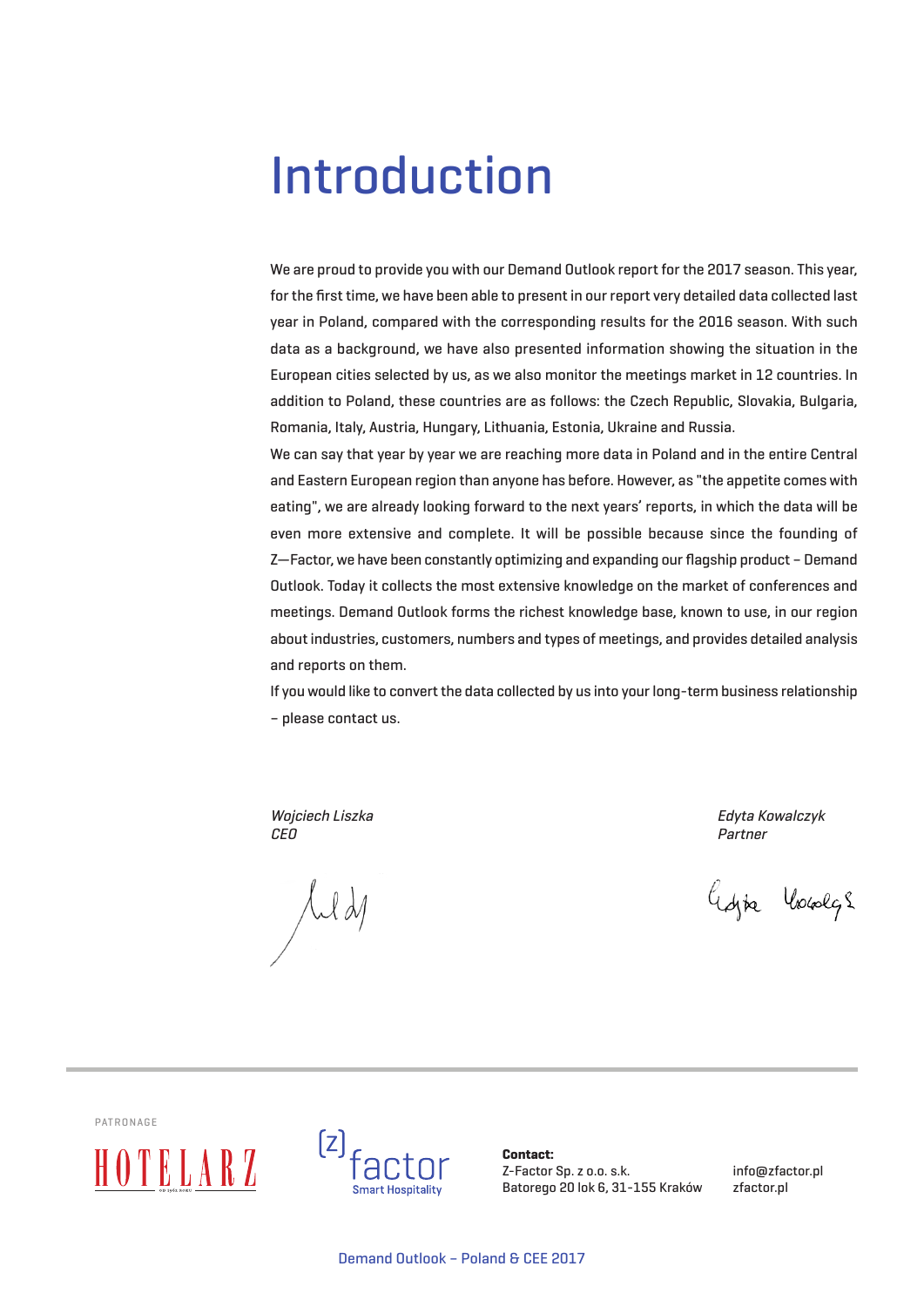## 2017 vs. 2016: Poland

#### 2.7% more meetings / 1.1% higher occupancy in Poland

According to Demand Outlook – a system monitoring the meetings market in Europe – 51,407 events took place in Poland in 2017. This means an increase by 2.7% compared to the number of events in 2016.

The increase in the number of meetings in Poland is most visible in such cities as Kraków, Wrocław and the Silesian Agglomeration. In the whole country, in 2017 each day an average of 141 meetings took place. They were most often organized in October – 5,591 and May – 5,414, while the fewest meetings were held in August – 2,642 and in July – 2,896. The largest increase in the number of meetings compared to 2016 can be seen in January – by 20.9%, in May – by 20.2%, in March – by 15.3% and in July – by 10.2%. The biggest drop can be seen in April – by 15.4% and in June – by 8.5%. This situation is partly due to: the organisation in 2016 of the NATO summit in Warsaw and the World Youth Days in Krakow, and a further increase in the number of meetings in 2017 in such cities as Wrocław and Krakow.

The average occupancy of all available space increased by 1.1% and in 2017 amounted to 11.9%. Compared to 2016, the increase was most noticeable in July – by 2.6% and in May – by 2.4%. However, compared to the previous year, the occupancy rate dropped the most in April – by 4.8% and in February – by 2.8%.

As for market share, both in 2017 and in 2016 independent facilities held the top position – however in 2017 they lost 4% compared to the previous year, reaching a share of 48%. At the same time, most hotel chains have retained their positions. The leading ones are as follows: Accor – an increase by 1% to the level of 14% market share, Hilton Worldwide – unchanged 8% market share, Carlson Rezidor – unchanged 5% market share, IHG – unchanged 4% market share, Best Western, Marriott International and Starwood - unchanged, each with a 3% market share. IGH and Starwood – no change, eachwith 3% share of the market.

|                               | 2016 | 2017 | <b>Difference</b> |                    | 2016 | 2017 | <b>Difference</b> |
|-------------------------------|------|------|-------------------|--------------------|------|------|-------------------|
| Hotels/Independent facilities | 54,4 | 51,5 | 2,9               | Vienna             | 2,2  | 2,0  | $-0,2$            |
| Accor                         | 12,5 | 12,1 | $-0.4$            | Diament            | 2,1  | 1,9  | $-0,2$            |
| <b>Hilton Worldwide</b>       | 8,2  | 6,8  | $-1.4$            | <b>FOCUS</b>       | 0,9  | 1,2  | 0,3               |
| Carlson Rezidor               | 4,1  | 4,1  | $-0.4$            | Oubus              | 0,8  | 1,2  | 0.4               |
| <b>IHG</b>                    | 3,6  | 3.6  | 0,0               | <b>IBB</b>         | 0,3  | 0,7  | 0,4               |
| <b>Best Western</b>           | 3.3  | 3.0  | $-0.3$            | Grupa Arche        | 0,2  | 0,2  | 0.0               |
| Starwood                      | 3,0  | 2.7  | $-0.3$            | <b>Puro Hotels</b> | 0,1  | 0,2  | 0,1               |
| Marriott International        | 2,8  | 2.4  | $-0.4$            | Leonardo Hotels    | 0,0  | 0,1  | 0,1               |
| <b>Louvre Hotels Group</b>    | 2,8  | 2,0  | $-0.6$            |                    |      |      |                   |

#### Usage of space per hotel chain 2016 vs. 2017

As for type of facilities, it can be seen that the hotel occupancy rates in 2017 and 2016 were similar – 11.9% in 2016 and 12.3% in 2017. Exhibition and congress centres strengthened their position by 4.3% – to the level of 11.8%, while facilities and rooms for special events lost 0.5% and reached 5.6% of the occupancy rate.

In the whole country, the pharmaceutical / medical industry was the most active industry in 2017. It organized 7,522 meetings, i.e. 0.9% less than in 2016. The second place in the ranking is held by the education industry, which organized 5,599 meetings – 0.8% more than in the previous year, and the third place belongs to technologies / IT – 4194 meetings, i.e. 1.1% more than in 2016.

In the monthly analysis, almost each of the strong industries in Poland shows a particular increase in their activities in April, then reducing the number of events in May – due to long weekends, and raising it again in the pre and post-holiday period. A very large increase in the number of meetings also took place in the months from September to November, but the largest growth in activity

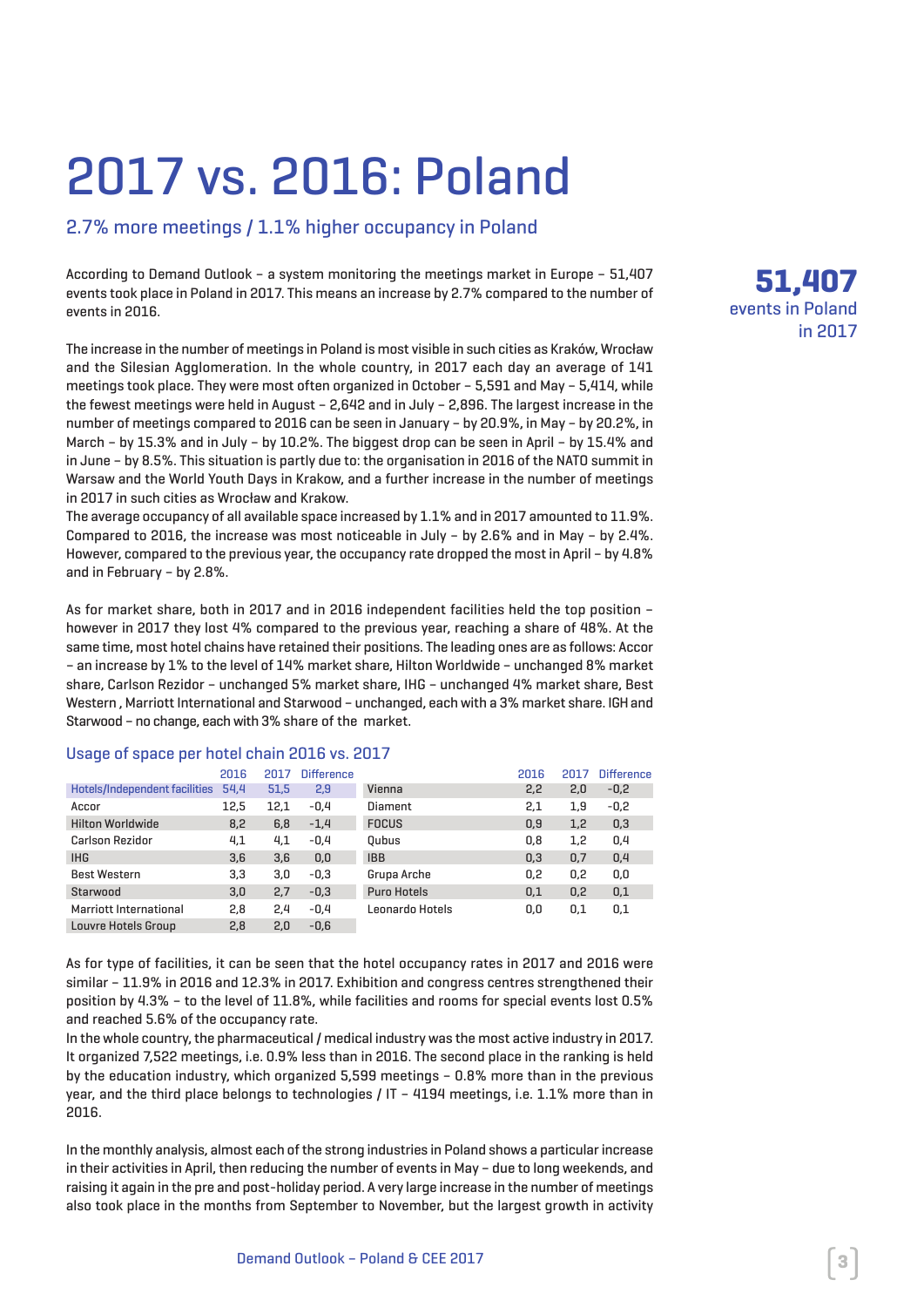The highest occupancy **17,3%** was observed

in rooms sized **50-99 m2**

can be seen in October. In turn, from the end of November to the beginning of March, the number of events is falling – especially in January and February. The industries which are not subject to these "typical" behaviours include: tourism – the most active during the holiday season, and individual customers – organizing significantly fewer meetings in the period between November and April.

In graphical form, the seasonality and activity of industries during the year is as follows:

#### Industries seasonality in 2017



It can be seen that, on a national scale, the largest number of customers organize meetings for the pharmaceutical / medical industry – in 2016 – 1,663 companies, while in 2017 – 1,637; for the telecommunications / IT industry – in 2016 – 1,209 companies, and in 2017 – 1,285, and for the education industry – in 2016 – 1,253 companies and in 2017 – 1,209 companies.

#### Leading industry - number of customers 2016 vs. 2017

| 2016 number of customers                      |      | 2017 number of customers                      |      |  |
|-----------------------------------------------|------|-----------------------------------------------|------|--|
| Pharmaceutical, Medical, Healthcare & Beauty  | 1663 | Pharmaceutical, Medical, Healthcare & Beauty  | 1637 |  |
| <b>Education</b>                              | 1253 | Technology, IT, Telecommunication             |      |  |
| Technology, IT, Telecommunication             |      | & Online Service                              | 1285 |  |
| & Online Service                              | 1209 | Education                                     | 1209 |  |
| <b>Consulting &amp; Recruitment</b>           | 826  | Consulting & Recruitment                      | 856  |  |
| Marketing, Media, Publishing & Event Agencies | 704  | Production                                    | 830  |  |
| Production                                    | 632  | Marketing, Media, Publishing & Event Agencies | 733  |  |
| Finance                                       | 555  | Travel & Leisure                              | 571  |  |
| Sale, Retail, Distribution                    | 494  | Finance                                       | 562  |  |
| Construction, Real Estate & Renovation        | 442  | Sale, Retail, Distribution                    | 562  |  |
| <b>Travel &amp; Leisure</b>                   | 433  | Construction, Real Estate & Renovation        | 440  |  |
| Governmental, Political, Military             | 380  | Governmental, Political, Military             | 408  |  |
| Entertainment                                 | 348  | Entertainment                                 | 375  |  |
| <b>Transportation &amp; Shippment</b>         | 347  | Industrials & Utilities                       | 351  |  |
| Industrials & Utilities                       | 333  | <b>Transportation &amp; Shippment</b>         | 344  |  |
| Automotive                                    | 241  | Automotive                                    | 254  |  |

Considering the size of the conference rooms, it can be seen that in the Demand Outlook analysis, the largest share is held respectively by: small rooms 21-49  $m^2$  – 35%, rooms in size 50-99  $m^2$  – 30% and average rooms  $100-199$  m<sup>2</sup> -  $20\%$ .

In Poland, conference rooms of the size from 50 m<sup>2</sup>to 99 m<sup>2</sup> recorded the largest occupancy in 2017 – 17.3%, similarly to 2016 when it was 17.6%. Also, high occupancy were recorded by conference rooms with space from 21 m<sup>2</sup> to 49 m<sup>2</sup> - 14.4% in 2017 and 14.9% in 2016, and rooms with space from 100 m2 up to 199 m2 – 13.2% in 2017, and 15.2% in 2016.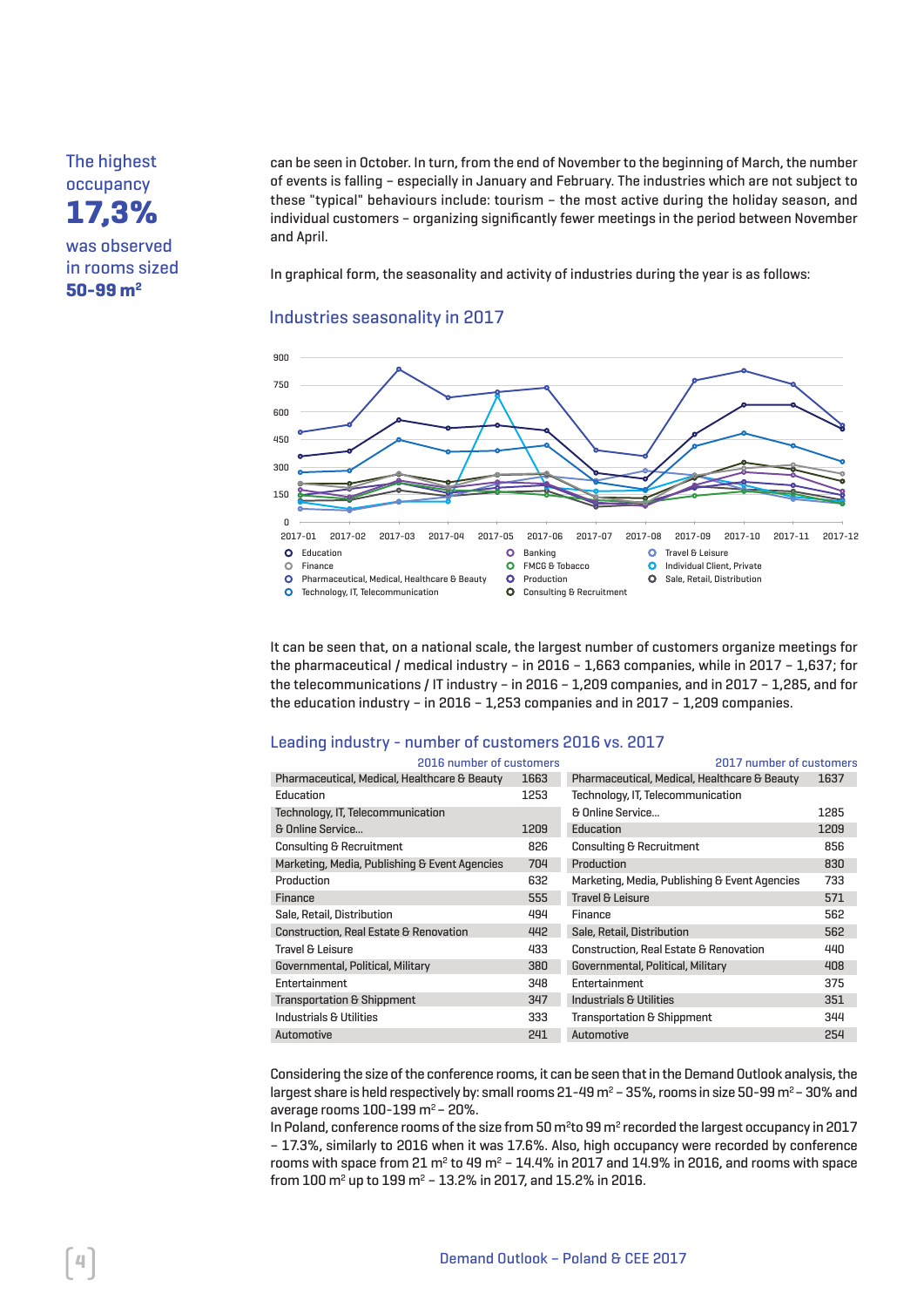## WARSAW

#### 4.6% number of events decrease / 2.1% higher occupancy

In 2017 in Warsaw, 16,846 meetings were organized, which is 4.6% less than in 2016. In 2017, each day an average of 46.2 events took place.

In 2016, the biggest number of meetings took place in October – 1,977, September – 1,868 and in April – 1,816, and the fewest meetings were held in August – 797. However, in 2017, the meetings were most often organized in March – 1,909 and in May – 1,776, while the fewest of them were in August – 843 and in July – 918.





Despite a decrease in the number of meetings, an average occupancy of the entire available space increased from 11.9% in 2016 to 14% in 2017. The increase in average occupancy rate for Warsaw is possible due to increase in effects of share of medium meetings taking place in facilities with a conference space from 100  $m^2$  to 199  $m^2$  – in 2017 (675 meetings) and in the facilities with space from 200  $m^2$  to 349  $m^2$  [473 such meetings].

In 2017, the increase in occupancy refers to each day of the week – with Tuesdays having the biggest increase – 4.5% compared to 2016. In monthly terms, in the previous year the highest occupancy was in October – 21.1% and in November – 21%, and the lowest in February – 8.4% and in January – 9%.

In 2017, independent properties had the largest market share – 44%, however, they recorded a decrease by 2% as compared to 2016. Among the hotel chains, the Accor chain dominated and over the two years has retained its position with 16% market share. The Hilton Worldwide, which gained 3% and recorded 14% share last year, was ranked third, followed by Marriott International – unchanged with 8% share and Carlson Rezidor, which gained 1% and showed a market achieved of 7% in 2017.

In terms of the space used, hotels gained 1% and showed an average of 17% occupancy in 2017. At the same time, conference and exhibition centres gained 5.5%, showing 12.3% occupancy, and facilities and rooms for a special event recorded a 5.6% occupancy, which means that compared to 2016 they lost 0.5%.

Compared to 2016, we can observe a decrease in the number of meetings held in Warsaw by each of the strongest industries in this city, including the pharmaceutical / beauty industry, which organized 2,474 meetings and thus showed a decrease of 5%. Another branch – the education industry carried out 2,054 meetings and recorded a decrease of 8.9%, and the IT industry with 1,335 meetings showed a decrease of 18.1%.

### **44%**

of events were held in independent properties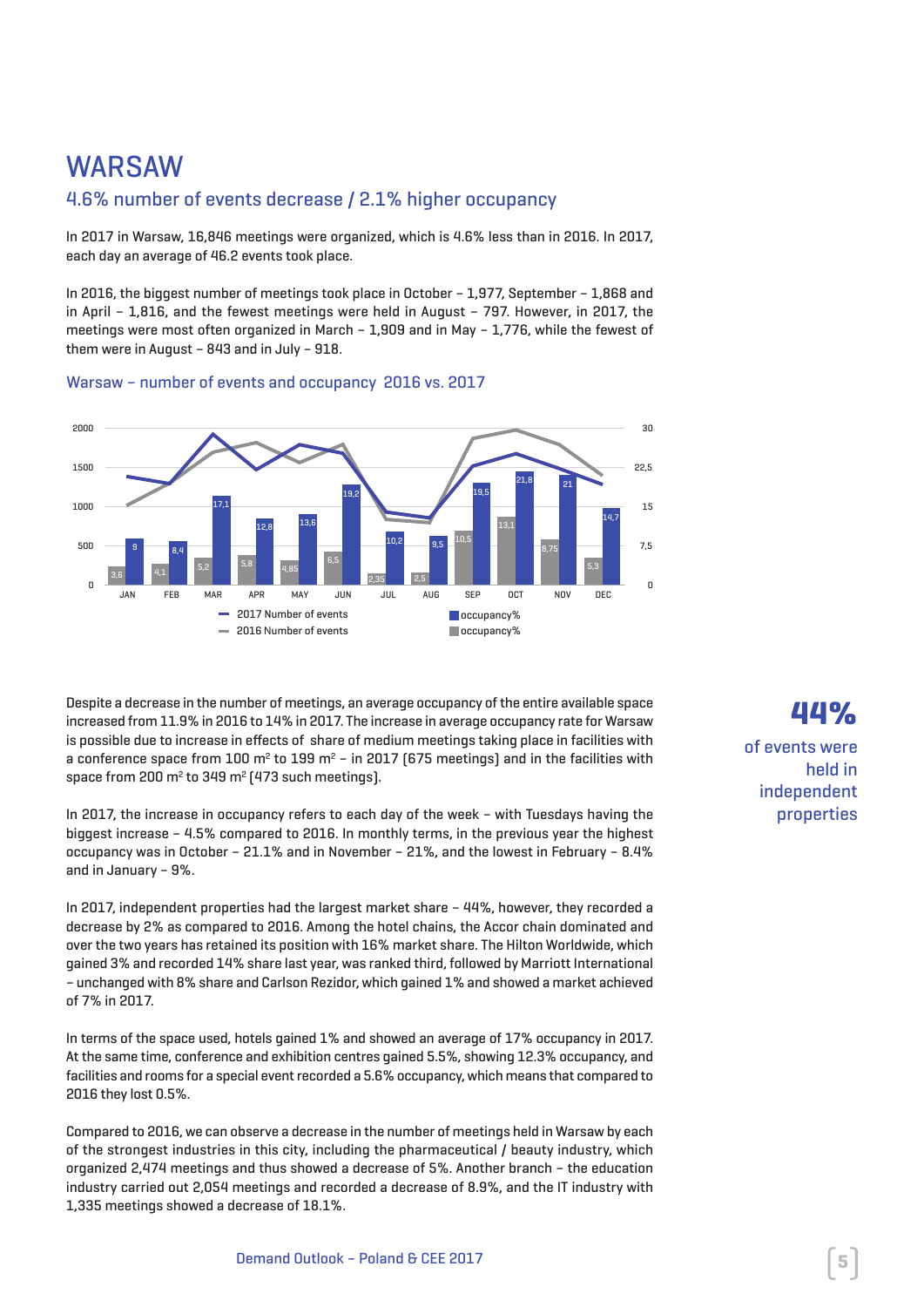As for the clients, the most active company in 2017 organized 110 meetings in Warsaw, gaining a 0.7% market share.

## KRAKÓW

#### 15.7% more meetings / 2.4% higher occupancy

In 2017 in Kraków, 6,203 meetings took place, which is 15.7% less than in 2016. In average, 17 meetings were organized in this city each day in 2017.

In 2016, the biggest number of meetings were organized in Krakow in October – 611, in June – 596 and in September – 571, and the lowest in July – 251, in January – 257 and in August – 271. In 2017, the meetings were most often organized in May – 787 and in October – 684, while the fewest of them were in August – 300 and in January – 341.

The average occupancy of all available space increased by 2.4% in the analysed years – from 11.8% to 14.2%. The highest occupancy was in the previous year in May – 22.2% and in June – 20.4%, and the lowest in August – 6.9% and in January 8.5%.



#### Kraków – number of events and occupancy 2016 vs. 2017

The annual increase in occupancy refers to each day of the week – with the biggest increase on Thursdays and Sundays – the same increase of 3.2% in comparison to 2016.

In 2017, the largest share in the market was held by independent properties – 31%, however they recorded a decrease of 7% as compared to 2016. Hilton Worldwide turned out to be the most active hotel chain, which in comparison to 2016 gained 7% and reached 18% market share. Best Western network, which lost 1% and recorded 9% market share this year, was ranked third, followed by Accor, Carlson Rezidor, IHG and Qubus with identical market share of 8% each.

As far as the type of the facility is concerned, in terms of the space used, exhibition and congress centres lost 1% and showed an average of 16.8% occupancy in 2017. At the same time, hotels gained 2.9%, showing an occupancy of 13.9%.

Compared to 2016, we can observe an increase in the number of meetings held in Kraków by almost all ofthe industrieswhich are active in this city. The strongest ofthem – the pharmaceutical / beauty industry organized 773 meetings – 1.4% more than last year, education industry – 741 meetings, i.e. 28% more than last year, and the tourist industry 471 – i.e. 3.7% more.

The most active clientin Kraków in 2017 organized 64 meetings in this city and gained 1% market share.

In Kraków, independent properties achieved the highest markets hare of **31%**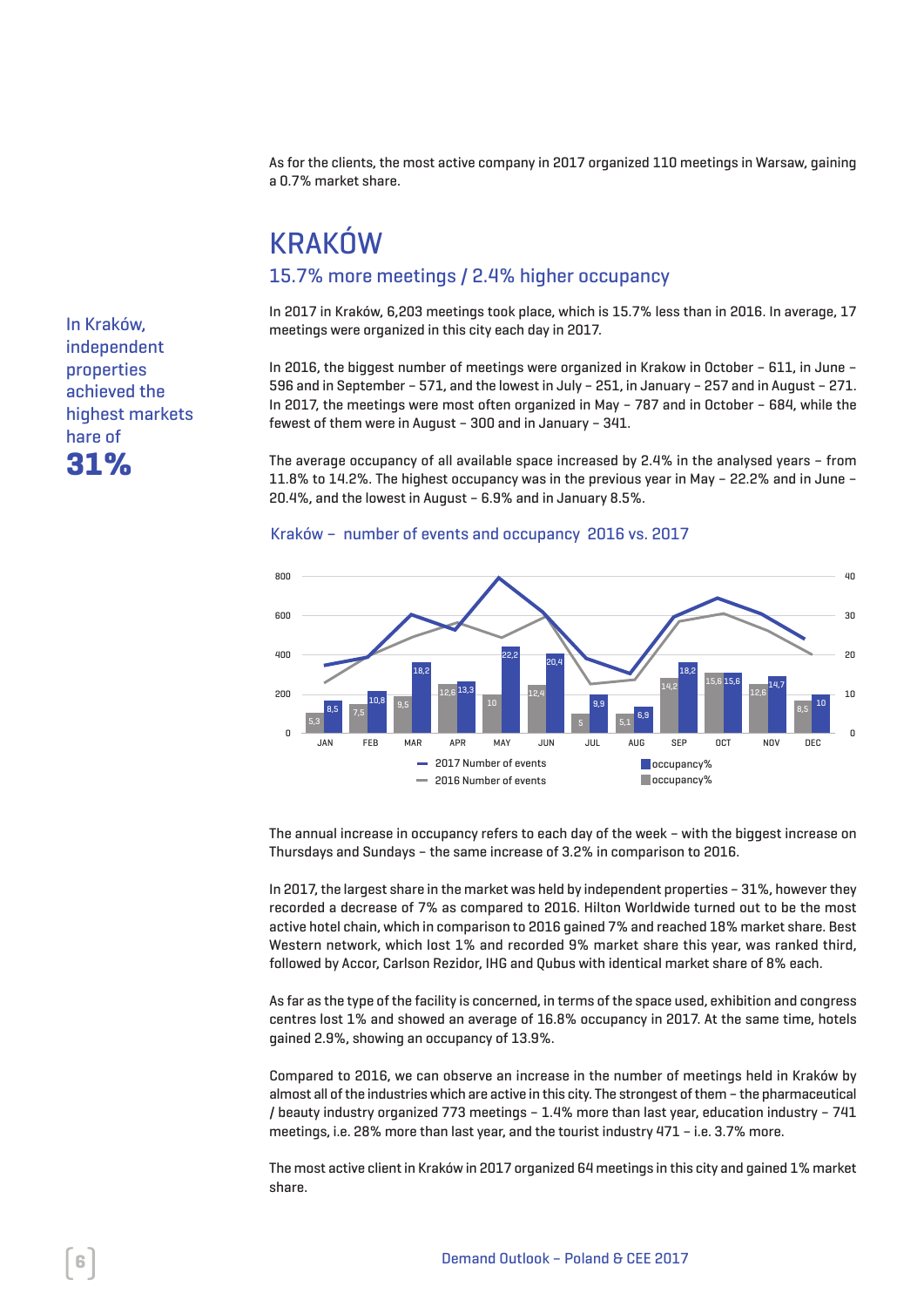## SILESIAN AGGI OMERATION

#### 4.5% more meetings / 0.8% lower occupancy

In the Silesian Agglomeration, 4,991 meetings took place in 2017, which is 4.5% more than in 2016. This means that last year, an average of 13.7 meetings took place each day in that area.

In 2016, the biggest number of meetings was in June – 535, in November – 526 and in October – 525, and the lowest in July – 222. In 2017, however, the events were most often organized in October – 629 and November – 591, while the fewest of them were held in August – 209 and in July – 231.

#### Silesia – number of events and occupancy 2016 vs. 2017



The average occupancy rate of the entire available space slightly decreased compared to 2016 by 0.8% – from 12.2% to 11.4%. Last yearitwas the highestin November – 17.2% and in May – 16.6%, and the lowest in August – 5.1% and in January – 7%.

Analysing days of the week, the biggest decline can be seen on Wednesdays – by 3.2% and on Tuesdays – by 2.8%.

In the Silesian Agglomeration in 2017, the largest share on the market was held by independent facilities, which retained their market share at unchanged level - 38%. The strongest chain - Diament lost 3% of market share, showing it at 18% in 2017. The another strongest chain – Best Western retained a 13% share – the same as last year, while Vienna gained 3%, reaching a 13% share.

The strongest industry in the Silesian Agglomeration – the pharmaceutical / beauty industry organized 877 meetings, which means an increase of 3.7%, the education industry realized 576 meetings, showing an increase of 10.3%,while the IT industrywith 408 meetings in 2017 showed an increase of 13.6% compared to the previous year.

The most active company in 2017 carried out 70 meetings in that region, which means 1.4% share on the market.

### WROCŁ AW

#### 17.2% more meetings / 2.2% higher occupancy

Wrocław in 2017 hosted 5,344 meetings, that is 17.2% more than in 2016. In the previous year, each day an average of 14.6 meetings took place in this city.

In 2016, the highest number of meetings was in Wrocław in November – 588 and in October 550, while the lowest in July – 196 and in January – 238. In 2017, the meetings were most often **4,991** meetings

in Silesian Agglomeration in 2017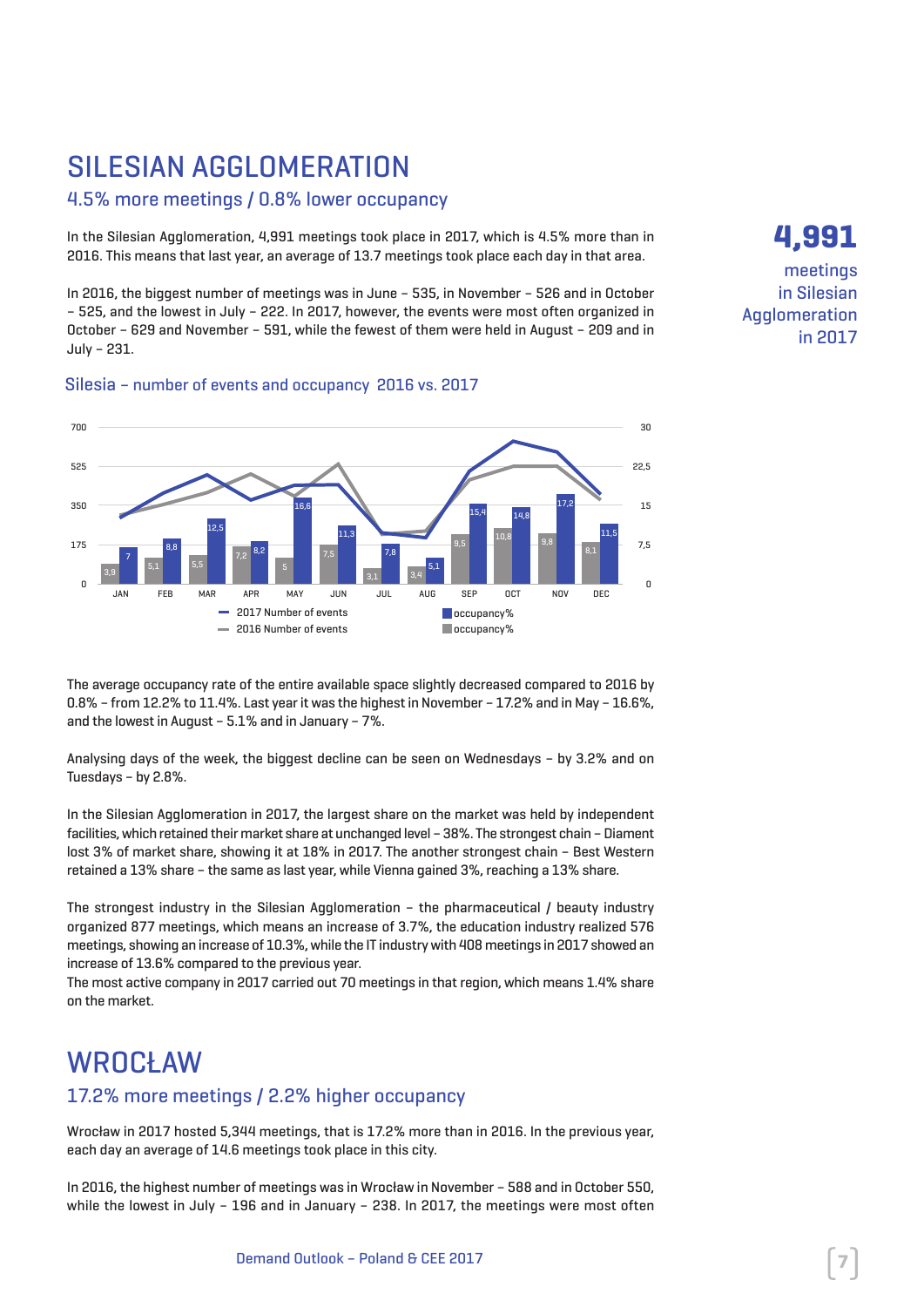organized in October – 660 and in September – 659, the fewest meetings were held in August – 259 and in July – 278.





In the analysed period of time, the average occupancy of the entire available space increased from 15.1% in 2016 to 17.3% in 2017. Last year, the highest average occupancy was recorded in October – 26.1% and in November – 22.6%, while the lowest was in August – 10.1% and in January – 12.1%.

On an annual scale, the increase in occupancy concerns almost every day of the week – with the highest increase on Fridays – of 4.1%. However, a drop of 1.4% was recorded for Mondays.

In 2017, the largest share in the market was held by independent properties - 34%, which retained market share at the same level over the two of the analyzed years. Among the hotel chains, the Accor chain dominated with an increase of 2% in the market share – from 31% in 2016 to 33% in 2017. The Diament chain lost 1% and was ranked third with the share of 11%, while Best Western recorded a share of 6% in 2017 – a drop by 3% and Louvre Group – a drop by 1%. In Wrocław, an increase can be seen in the activity of each of the leading industries. The pharmaceutical / beauty industry organized 735 meetings in 2017, which means an increase of 2.2%. The IT sector carried out 617 meetings – an increase of 14.9%, while the education industry with 576 meetings showed an increase of 14.7% versus to 2016.

The most active company in Wrocław in 2017 carried out 123 meetings and 2.3% market share.

### TRI-CITY 1.9% more meetings / 0.6% higher occupancy

In the Tri-City, 4,197 meetings took place in 2017, which is 1.9% more compared to 2016. In the previous year, an average of 11.5 meetings took place each day.

In 2016, the biggest number of events was June - 566 and in May - 445, and the fewest in January -214 and in February - 215. In 2017, the meetings were most often organized in October - 485 and in November – 480, the fewest meetings were held in January – 195 and in July – 230.

The average occupancy of the entire available space slightly increased – from 7.3% in 2016 to 7.9% in 2017. The average occupancy of the entire available area was the highest in 2017 in September – 12.1%, and the lowest in January – 3.9%.

#### October was top demand month in Wroclaw in 2017 with **26,1%**

occupancy of conference rooms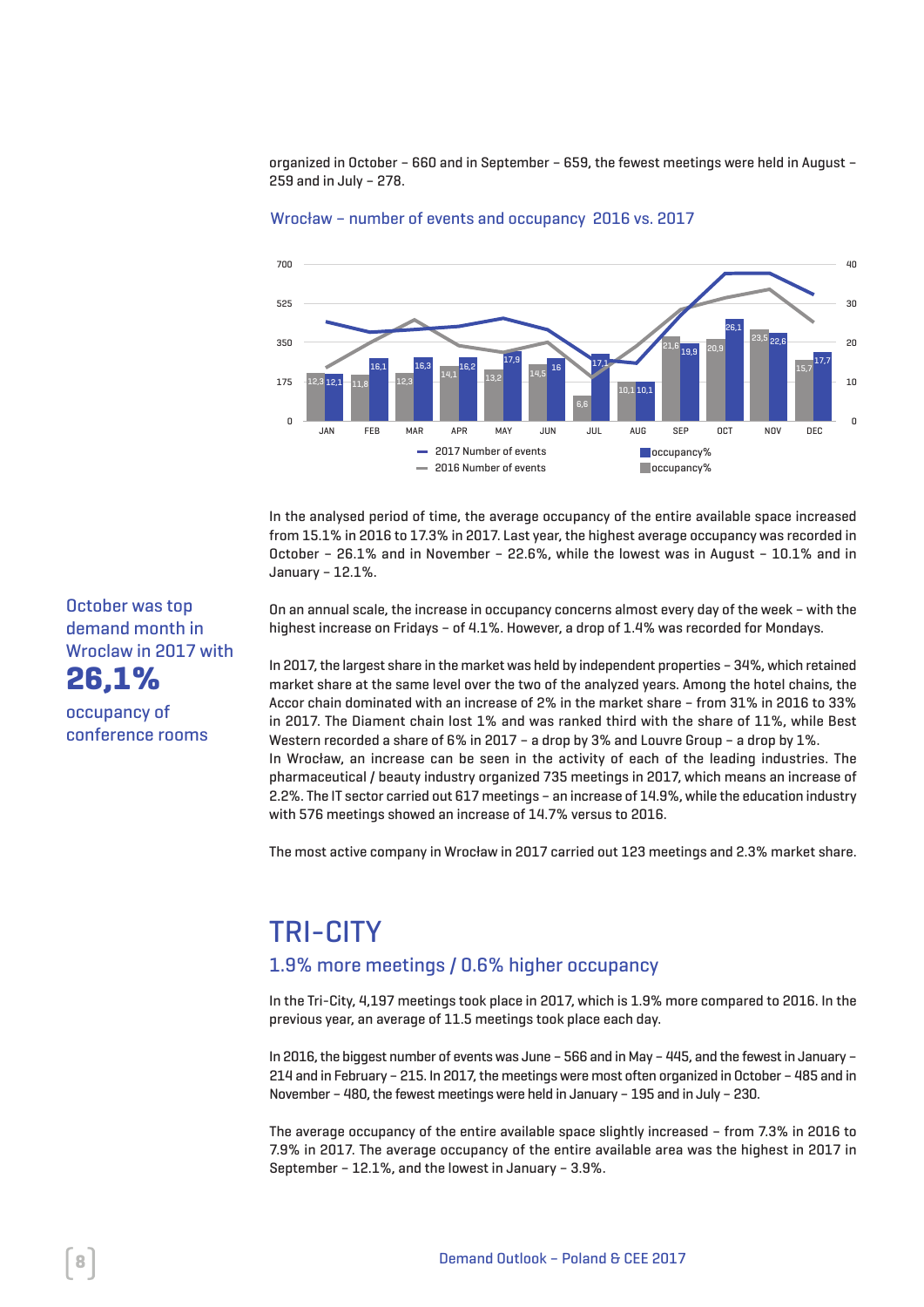

#### Tri-City – number of events and occupancy 2016 vs. 2017

On an annual basis, the increase in occupancy rate concerns each day of the week – apart from Fridays, which remained unchanged, with Wednesday gaining the biggest increase – an increase of 1.9% compared to 2016.

In the Tri-City, in 2017 independent facilities had the largest market - 43%, however, they recorded a drop by 9% versus 2016. Among the hotel chains, the Accor chain dominated, strengthening position by 6% – to 21% in 2017. The Focus chain lost 1% and it was ranked third with a market share of 10%, while another chain – Best Western gained 2% and recorded 8% share.

The pharmaceutical industry turned out to be the strongest industry in the Tri-City, with 705 meetings organised in 2017,which is 7.5% more than in the previous year. The next placewas held by the education industry, which organised 424 meetings, i.e. 12.6% less than in 2016. The most active company in 2017 organized 67 meetings in the Tri-City, gaining 1,6% market share.

## **POZNAŃ**

#### 2.8% more meetings / 2% higher occupancy

In 2017, 3,506 meetings took place in Poznań, which is 2.8% more than in 2016. In the previous year, an average of 8 meetings took place in this city each day.

In 2016, the biggest number of meetings in Poznań was in November – 423 and in October – 388, while the lowest in July and August – 160. In 2017, the meetings were most often organized in March – 391 and in May – 370, while the fewest of them were held in August – 148 and in July – 159.

The average occupancy of all available space increased by 2% in the analyzed years – from 11.5% to 13.5%. In 2017, it was the highest in May – 17.6%, while the lowest was in July – 6% and in August – 6.1%.

The annual increase in occupancy in Poznań refers to each day of the week – with the biggest increase on Wednesdays – by 3.4% versus 2016.

In 2017, the largest share on the market was held by independent properties – 39%, which retained market share at the same level over the two of the analyzed years. The Accor chain turned out to be the most active hotel chain, which in comparison to 2016 lost 1% and reached 37% market share. The IBB chain, which lost 2% and recorded 16% share this year, was ranked third, followed by Starwood which gained 2% and showed 5% market share.

**4,197** events in Tri-City in 2017

Independent properties achieved **39%** of market share in Poznań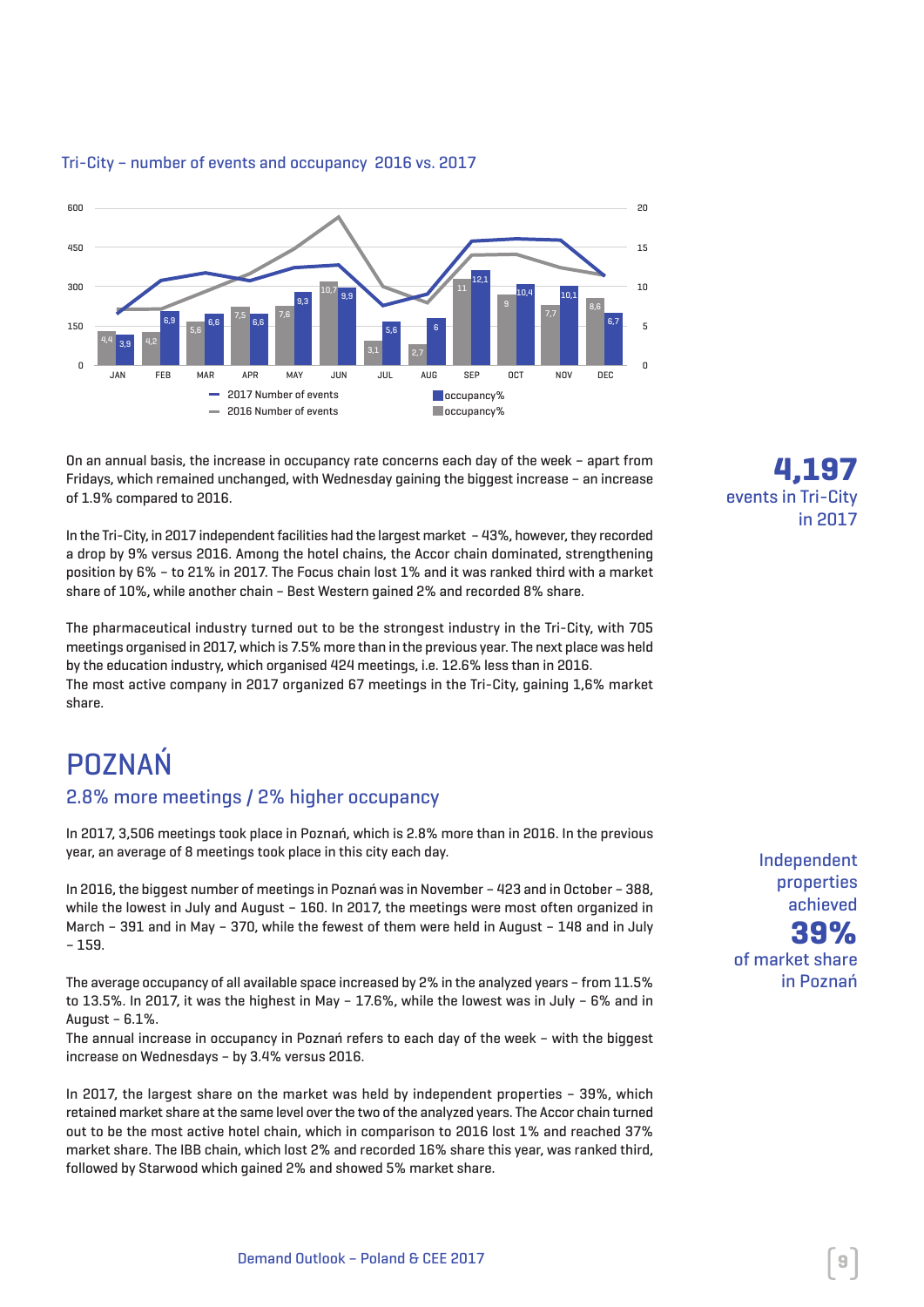

Poznań – occupancy days of the week 2016 vs. 20117

In the analyzed years, we can observe an almost constant number of meetings carried out in Poznań by the industries which are the strongest in this city. The strongest of them – the pharmaceutical / beauty industry – held 532 meetings in 2017 – it's only 3 meetings fewer than in 2016, another industry – IT, with 253 meetings, also almost repeated the result from 2016 – reducing it only by 5 events.

The most active company in Poznań in 2017 carried out 109 meetings, which means that it reached 3.1% share on the market.

## LUBLIN

#### 8.9% fewer meetings / 0.6% lower occupancy

Lublin hosted 2,010 meetings in 2017, which is 8.9% less than in 2016. In average, 5.5 meetings were organized in this city each day in 2017.

In 2016, the biggest number of meetings was in June – 244 and in May – 237, while the lowest in August – 125. In 2017, meetings were most often organized in May – 265, while the fewest of them took place in January – 111.

#### Lublin – number of events and occupancy 2016 vs. 2017



The average occupancy of all available space in Lublin dropped by 0.6% in the analyzed years – from 9.3% to 8.7%. In 2017, it was the highest in October – 13.3%, while the lowest was in August – 5.6%. The decrease in occupancy in Lublin concerns mainly Sunday – 5.5% compared to the previous year, while the highest increase was on Mondays and Wednesdays – identically by 2.2%.

In 2017 average **5.5** meetings took place in Lublin daily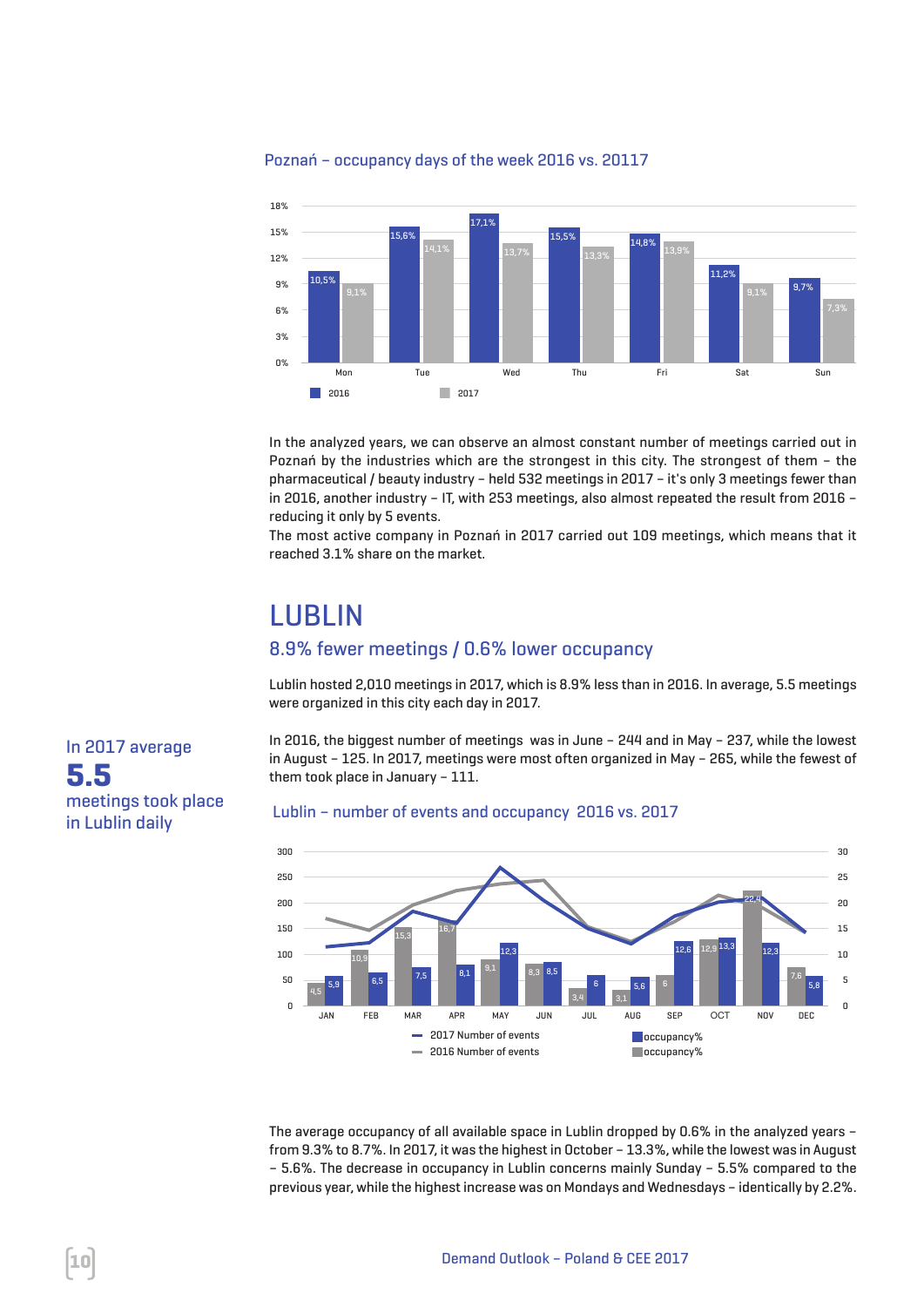In 2017, independent properties had the largest share on the market – 87%, however, they recorded a decrease of 5% compared to 2016. The Accor chain turned out to be the most active hotel chain, which in comparison to 2016 lost 3% and reached 10% market share. Another most active hotel chain – IBB gained 2% and reported a market share of 3%.

In 2017, majority of meetings in Lublin were carried out by private clients – 521, who organized 43.5% more meetings than in the previous year. The most active industry – the education industry – carried out 410 meetings and reported an increase of 27.3%, while the pharmaceutical/ beauty industry showed a drop by 37.2% and carried out 182 meetings.

In Lublin, the most active company in 2017 performed 52 meetings, having 2.6% market share.

## ŁÓDŹ

#### 19.8% more meetings / 4.6% lower occupancy

In 2017 in Łódź 1,908 meetings took place, which is 19.8% more than in 2016. In the previous year, an average of 5.2 meetings took place in this city each day.

In 2016, majority of meetings were held in April – 311, and the fewest meetings were organised in January – 80. In 2017, the meetings were most often organized in March – 257 and in May – 210, while the fewest of them were held in December – 89.

**The biggest YOY 2017 v 2016** growth was observed in Łódź

#### Łódź – number of events and occupancy 2016 vs. 2017



The average occupancy of all available space dropped by 4.6% in the analyzed years – from 11.9% to 7.4%. In 2017, it was the highest in March – 11.3% and in May – 11.2%. The lowest occupancy was recorded in December – 3.5% and in August – 4.6%.

The decrease in occupancy in Łódź concerns each day ofthe week – compared to 2016, Tuesdays dropped the most by 6.8%, and Mondays – 5.1%.

In 2017, independent facilities had the largest share on the market  $-31%$ , however, they recorded a decrease of 18% versus 2016. The Vienna chain turned out to be the most active hotel chain, which in comparison to 2016 gained 4% and reached 22% market share. The Accor network, which gained 2% and recorded 12% market share and was ranked third. The fourth most active hotel chain – Hilton Worldwide gained 5% and achieved a market share of 11%, and Arche Group gained 2% and was ranked fifth with a share of 8%.

Compared to 2016, we can observe a decrease in the number of meetings held in Łódź by almost all ofthe industries active in this city, including the pharmaceutical/ beauty industry,which performed 293 meetings, i.e. 25.1% less than in 2016, the education industry – 176 meetings, i.e. 27.9% less, and IT – 167 meetings, which means a slight decrease of 1.2%.

The most active company in 2017 in Łódź performed 44 meetings, holding 2.3% market share.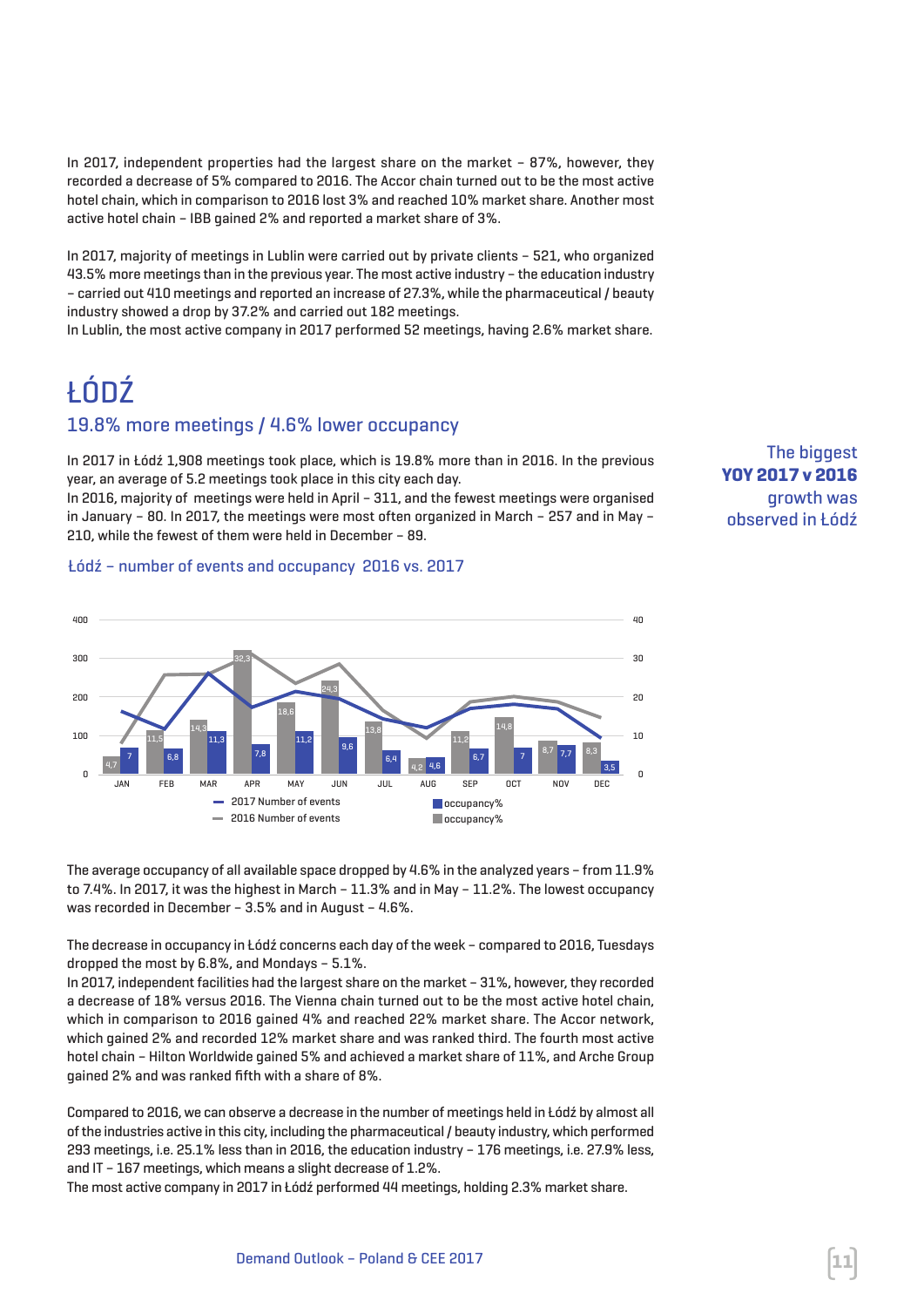# 2017: Central and Eastern Europe

Meetings industry in selected cities

## BUDAPEST

#### Occupancy of meeting rooms – 12.5%

In 2017 an average of 176 meetings was held yearly per property monitored by Demand Outlook. The average occupancy of the total available space in the Hungarian capital was 9.4%, and the occupancy of conference rooms – 12.5%.

Conference rooms with the space from  $21 \text{ m}^2$  to  $199 \text{ m}^2$  recorded the largest occupancy in 2017. The occupancy of particular sizes of rooms was as follows – rooms  $21 \text{ m}^2$ -49 m<sup>2</sup> – 35%, rooms 50 m2-99 m2 – 35.6%, but rooms 100 m2-199 m2 – 13.2%.

They were most often organized in November – 428 and in May – 403, while the fewest of them took part in July and August – accordingly 182.

#### Budapest – number of events per month 2017



The largest available conference space was used in Budapest by facilities of the Danubius Hotels Group – 29.6%, followed by Marriott International – 21.6% and Corinthia Hotel – 10.4%. In the Hungarian capital, the most active industries are as follows– pharmaceutical / medical / beauty – 449 meetings, technologies / IT – 410 meetings and education / trainings – 247 meetings.

## **PRAGUE**

#### Occupancy of meeting rooms – 12%

In Prague, in average 166 events took place per one property monitored by Demand Outlook in 2017. The average occupancy of the total available space was 9.2%, and the occupancy of conference rooms 12%.

Conference rooms with the space from 21  $m^2$  to 99  $m^2$  reported the largest occupancy in 2017. The occupancy of particular sizes of rooms was as follows – rooms  $21 \text{ m}^2$ -49 m<sup>2</sup> – 32.5%, rooms 50  $m^2$ -99 m<sup>2</sup> - 44.3%. In addition, rooms of 100 m<sup>2</sup>-199 m<sup>2</sup> reached 9.7% of the occupancy.

Budapest: The biggest number of meetings in November and May. July and August were slowest months in 2017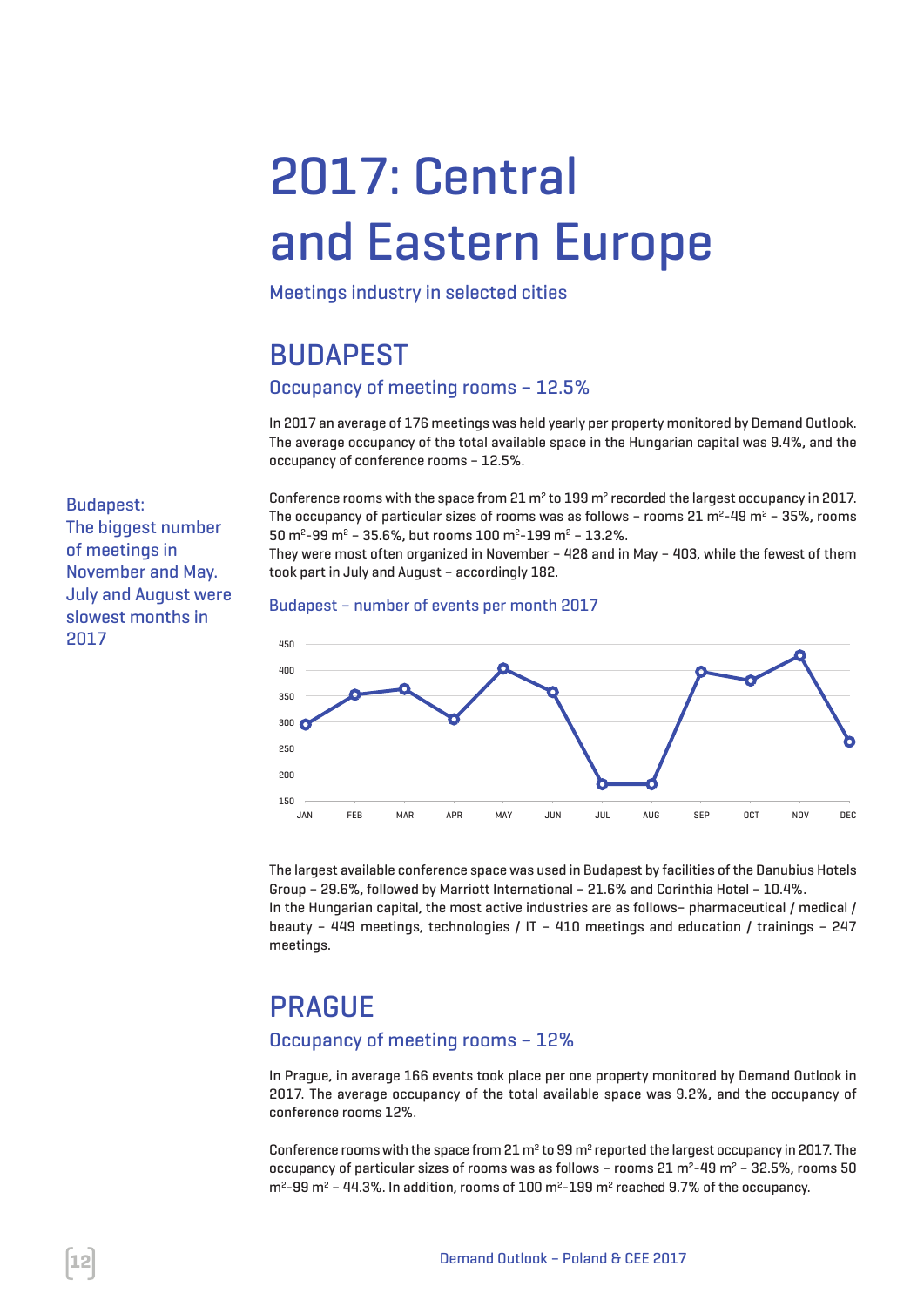The meetings were most often organized in October – 405 and in June– 377, while the lowest number of meetings took part in January – 65 and in February– 113.





Prague: **Vienna House, Hilton Worldwide** and **CPI** leading the market

The most of the available conference space in Prague was used by the facilities of the Vienna chain – 16%, Hilton Worldwide – 14.8% and CPI Hotels – 12.8%.

In the capital of the Czech Republic, the most active industries are as follows – pharmaceutical / medical / beauty – 454 meetings, technologies / IT – 350 meetings and education / trainings – 194 meetings.

## **BUCHAREST**

#### Occupancy of meeting rooms – 28.6%

In Bucharest, of 590 events average took place per one property monitored by Demand Outlook J in 2017. The average occupancy of the total available space in the Romanian capital was 19.3%, and the occupancy of conference rooms – 28.6%.

Conference rooms with the space from 21  $m^2$  to 199  $m^2$  had the highest occupancy in 2017. Share of particular sizes of rooms was as follows – rooms  $21 \text{ m}^2$ -49 m<sup>2</sup> – 29%, rooms 50 m<sup>2</sup>-99  $m^2$  – 37.8%, rooms 100 m<sup>2</sup>-199 m<sup>2</sup> – reaching 21% occupancy.

The meetings were most often organized in November – 967 and in October – 885, while the lowest number of meetings took part in August – 269 and in January – 395.



average occupancy of all space available on the market



#### Bucharest – number of events per month 2017

The most available conference space in Bucharest was used by the Ramada Worldwide – 19.7%, IHG – 13.9%, Carlson Rezidor – 12.8% and Marriott International – 12%.

The most active industries are as follows: pharmaceutical / medical / beauty industry – 1001 meetings, technologies / IT – 742 meetings, consulting / recruitment – 490 meetings and the financial industry – 455 meetings.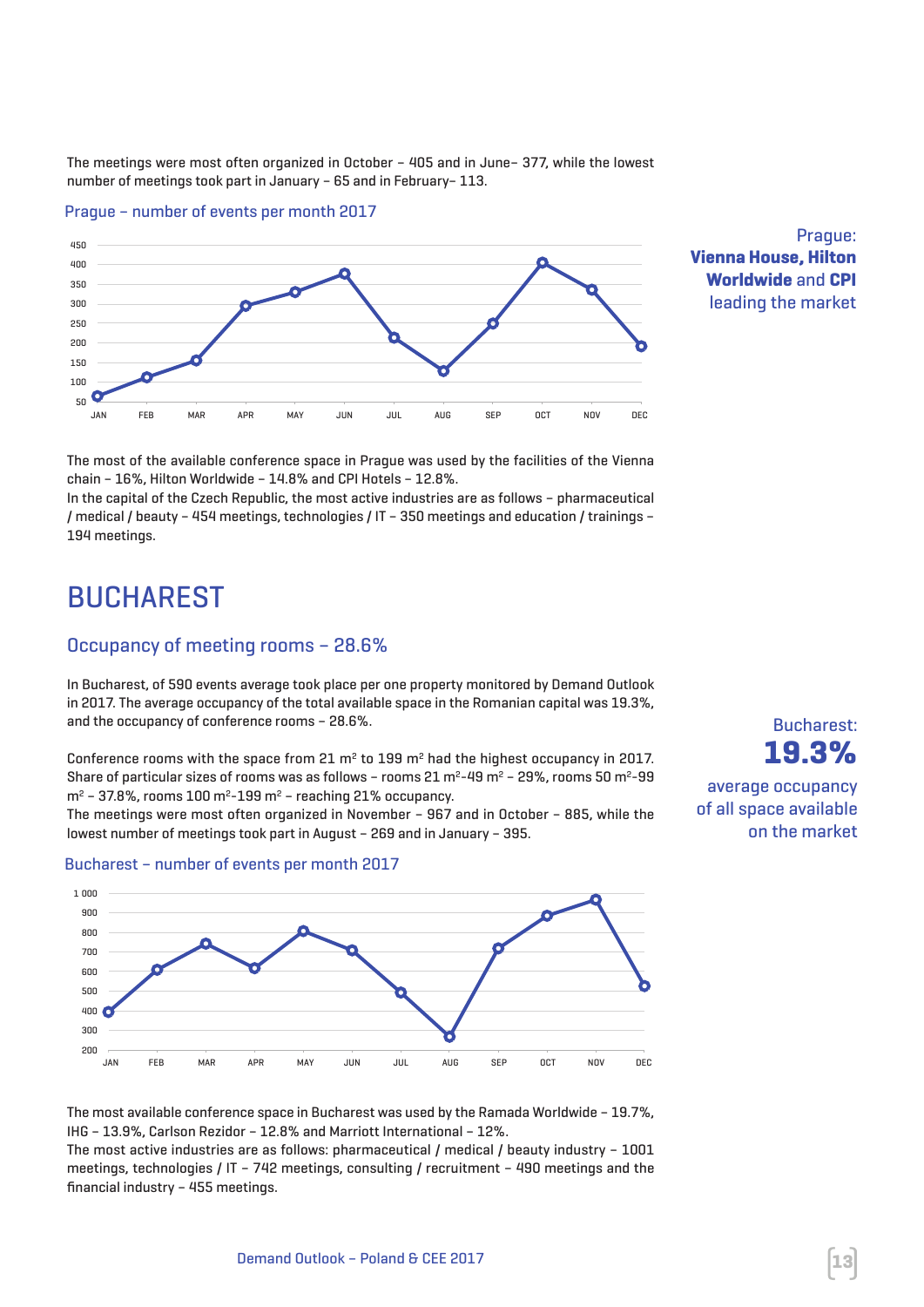### SOFIA

#### Occupancy of meeting rooms – 17.7%

An average 277 events took place per property in Sofia monitored by Demand Outlook in 2017. The average occupancy of the total available space in the capital of Bulgaria was 13.3%, and the occupancy of conference rooms – 17.7%.

Conference rooms with the space from 21  $m^2$  to 349  $m^2$  had the largest occupancy in 2017. Share of particular sizes of rooms was as follows - rooms 21 m<sup>2</sup> -49 m<sup>2</sup> - 28.4%, rooms 50 m<sup>2</sup> -99 m<sup>2</sup> - $30.9\%$ , rooms  $100$  m<sup>2</sup> -199 m<sup>2</sup>, reaching 20,9% occupancy, and rooms 200 m<sup>2</sup> -349 m<sup>2</sup> -15.1%. The meetings were most often organized in October – 325 and in June – 299, while the lowest number of meetings took part in August – 87 and in January – 147.





The largest available conference space was used in Sofia by independent property – 28.7%, with Sofia Hotels Management being the strongest hotel chain – 25.6%, followed by Starwood – 12.9%, Hilton Worldwide – 11.1% and Accor – 8.2%.

The most active branches are as follows: consulting /recruitment – 27 meetings, pharmaceutical / medical / beauty – 21 meetings, technologies / IT – 20 meetings, finances – 14 meetings.

# METHODOLOGY AND RESEARCH SAMPLE

Forthe purpose ofthe Demand Outlook system in Poland and in 11 European countries,we collect information on meetings held in conference, catering and banquet areas, on a daily basis and in a methodological manner. Afterthe precise verification of such data, itis presented online even the same day. It should be noted that the number of monitored cities and facilities in Europe is regularly increasing, and over the analyzed years the total area of facilities analyzed by Demand Outlook in Poland has also changed.

In the analyzed cities in Poland in 2016, the system collected information obout meetings held on 82.5 thousand m<sup>2</sup>, where the conference area shere is 78%, and the catering area 22%. In 2017, the system reached meetings held at 86.8 thousand  $m^2$  – where 73% shere was of conference area and 27% was the catering area.

In the cities outside of Poland which were presented in this analysis – i.e. Prague, Budapest, Bucharest and Sofia – in the reported year 2017 the Demand Outlook system analyzed the meetings held on the total space of 81.9 thousand m2.

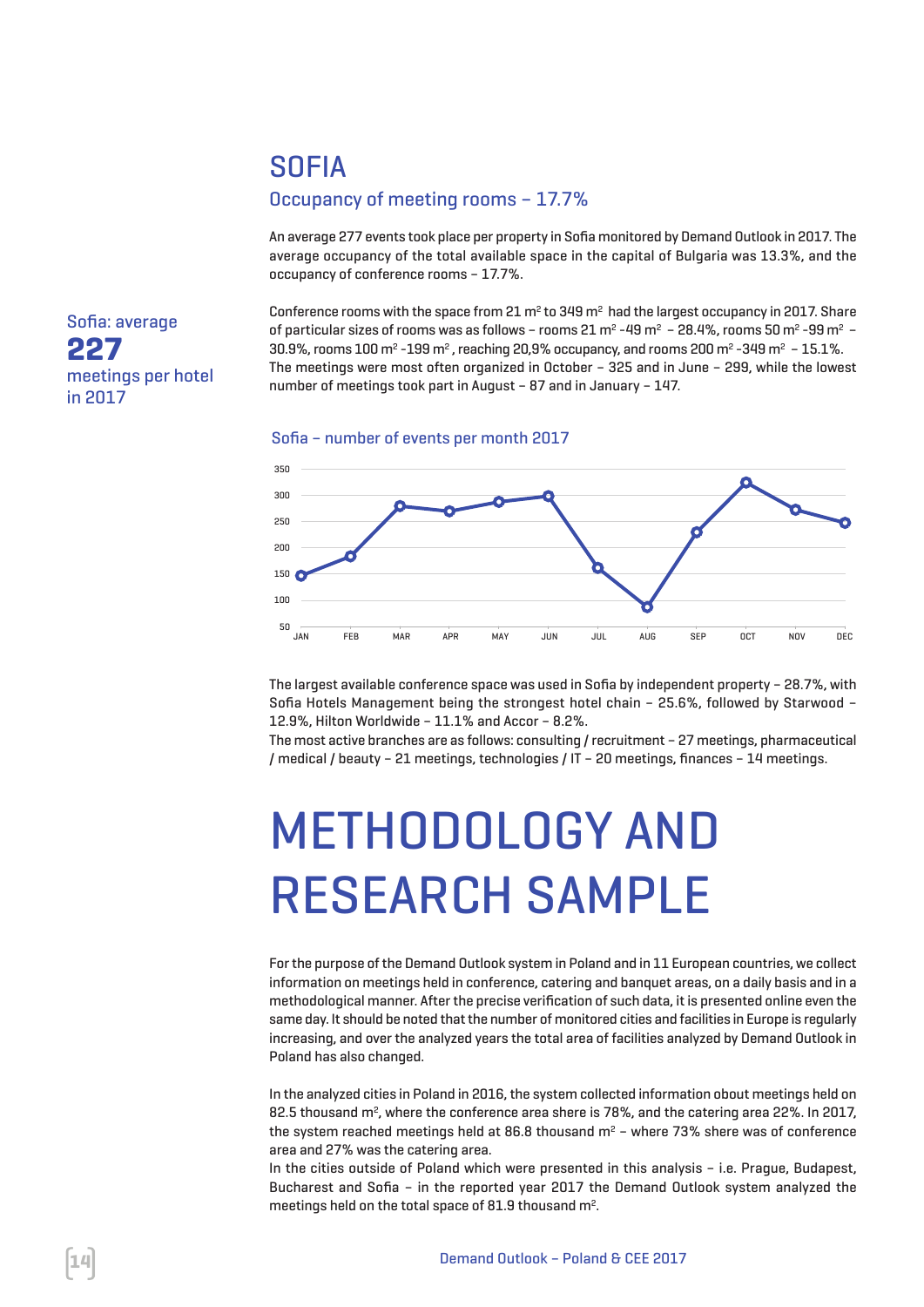Are you a manager of a hotel or a conference center? Would you like to gain more events?

We know who may become your customer!

Are you ready to find out?